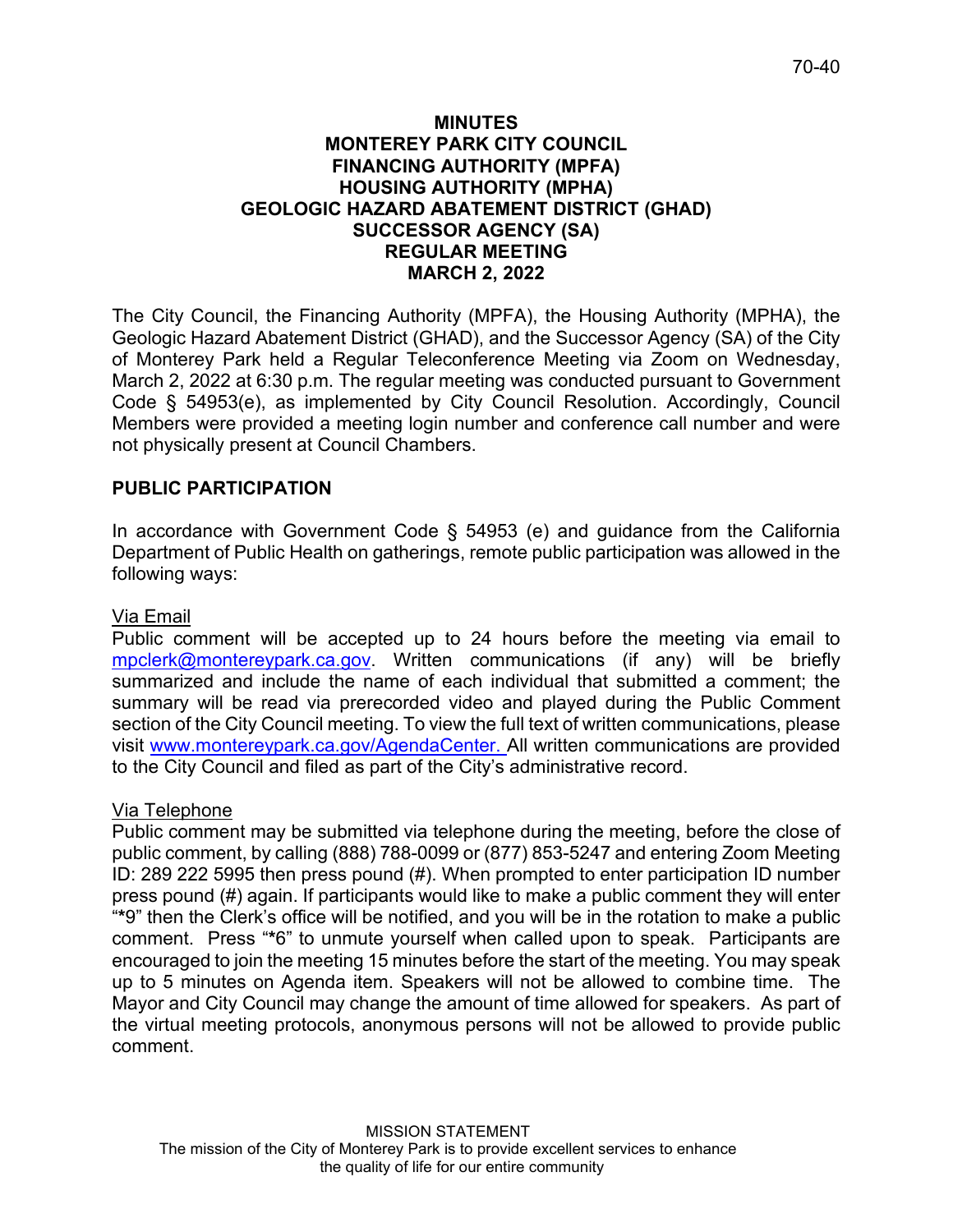Important Disclaimer – When a participant calls in to join the meeting, their name and/or phone number will be visible to all participants. Note that all public meetings will be recorded.

# **CALL TO ORDER:**

Mayor Lo called the meeting to order at 6:30 p.m.

# **FLAG SALUTE:**

Mayor Lo led the Flag Salute.

## **ROLL CALL:**

City Clerk Vincent Chang called the roll:

| <b>Council Members Present:</b> | Peter Chan, Hans Liang, Henry Lo, Yvonne Yiu |
|---------------------------------|----------------------------------------------|
| <b>Council Members Absent:</b>  | <b>Fred Sornoso</b>                          |

**ALSO PRESENT:** City Treasurer Jospeh Leon, City Manager Ron Bow, City Attorney Karl Berger, Assistant City Manager Inez Alvarez, Fire Chief Matt Hallock, Police Chief Kelly Gordon, City Librarian Diana Garcia, Director of Public Works Frank Lopez, Director of Human Resources & Risk Management Christine Tomikawa, Director of Management Services Martha Garcia, Director of Recreation & Community Services Robert Aguirre, Interim Director of Community & Economic Development Steve Sizemore, Economic Development Manager Joseph Torres, Water Utility Manager Richard Gonzales, Principal Management Analyst Xochitl Tipan, Deputy City Clerk Cindy Trang, Community Communications Coordinator Randy Ishino, Senior Clerk Typist Viridiana Martinez

## **AGENDA ADDITIONS, DELETIONS, CHANGES AND ADOPTIONS**

City Manager Bow announced that Police Chief Gordon would be providing information during Staff communications. He also reported that the March 2, 2022 special meeting at 5:30 p.m. was cancelled due to error in noticing.

## **PUBLIC COMMUNICATIONS**

**Public Speaker Disclaimer:** Meetings are held virtually, and the information listed for the speakers may or may not reflect the correct spelling of their respective name.

- Jaime Rodriguez asked for clarification on the procedures implemented during public communications.
- Vincent Chang suggested City Council and City staff consider installing a memorial in honor of Rudy Salas and Steve Salas, founders of the band Tierra. He expressed that the brothers were active members of the community and actively shared their artistic talents with the community.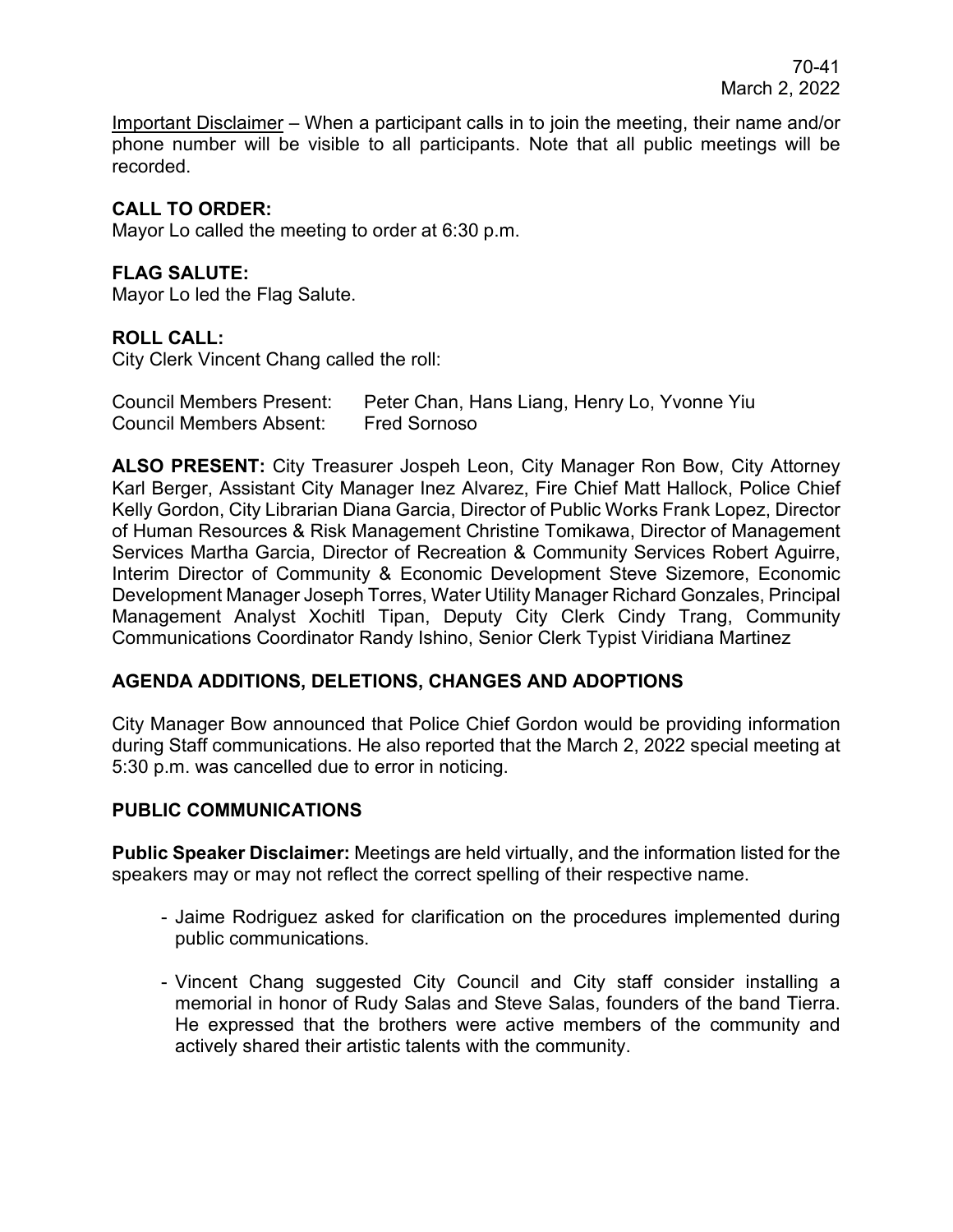- Jaime Rodriguez Sr. expressed support in honoring the Salas brothers for their artistic contributions to the City.
- City Clerk Chang received, filed, and played a prerecorded audio of written communication from speaker Richard Nakano inquiring about Senate Bill 1383, California's Short-Lived Climate Pollutant Reduction Strategy.

# **STAFF COMMUNICATIONS**

- Recreation & Community Services Director Aguirre gave a PowerPoint presentation on upcoming City events, the Langley Center reopening, and the Langley Center fitness expansion.
- Public Works Principal Management Analyst Tipan gave a PowerPoint presentation informing the community of the Free Compost event on March 12, 2022 at Garvey Ranch Park and the Spring Cleaning Day event on April 9, 2022 at Barnes Park.
- City Librarian Garcia informed the community that there will be two City Financial Forecast meetings on Thursday, March 10, 2022 and Tuesday, March 22, 2022 via Zoom.
- Police Chief Gordon informed the community that the Police Department's Community Academy is now accepting applications.

## **1. PRESENTATION**

Matters listed under presentation are for informational content and discussion only.

## **1A. COMMISSIONS, COMMITTEES, AND BOARDS OVERVIEW**

Assistant City Manager Alvarez and City Attorney Berger gave an informational PowerPoint presentation on the City's commissions, committees, and boards.

# **2. OLD BUSINESS – None.**

## **3. CONSENT CALENDAR ITEMS NOS. 3A-3I**

Matters listed under consent calendar are considered to be routine, ongoing business and are enacted by one motion unless specified.

**Action Taken:** The City Council approved and adopted Item Nos. 3A, 3B, 3F, 3G, 3H, and 3I on Consent Calendar, excluding Item Nos. 3C, 3D, and 3E which were pulled for discussion and separate motion, reading resolutions and ordinances by the title only and waiving further reading thereof.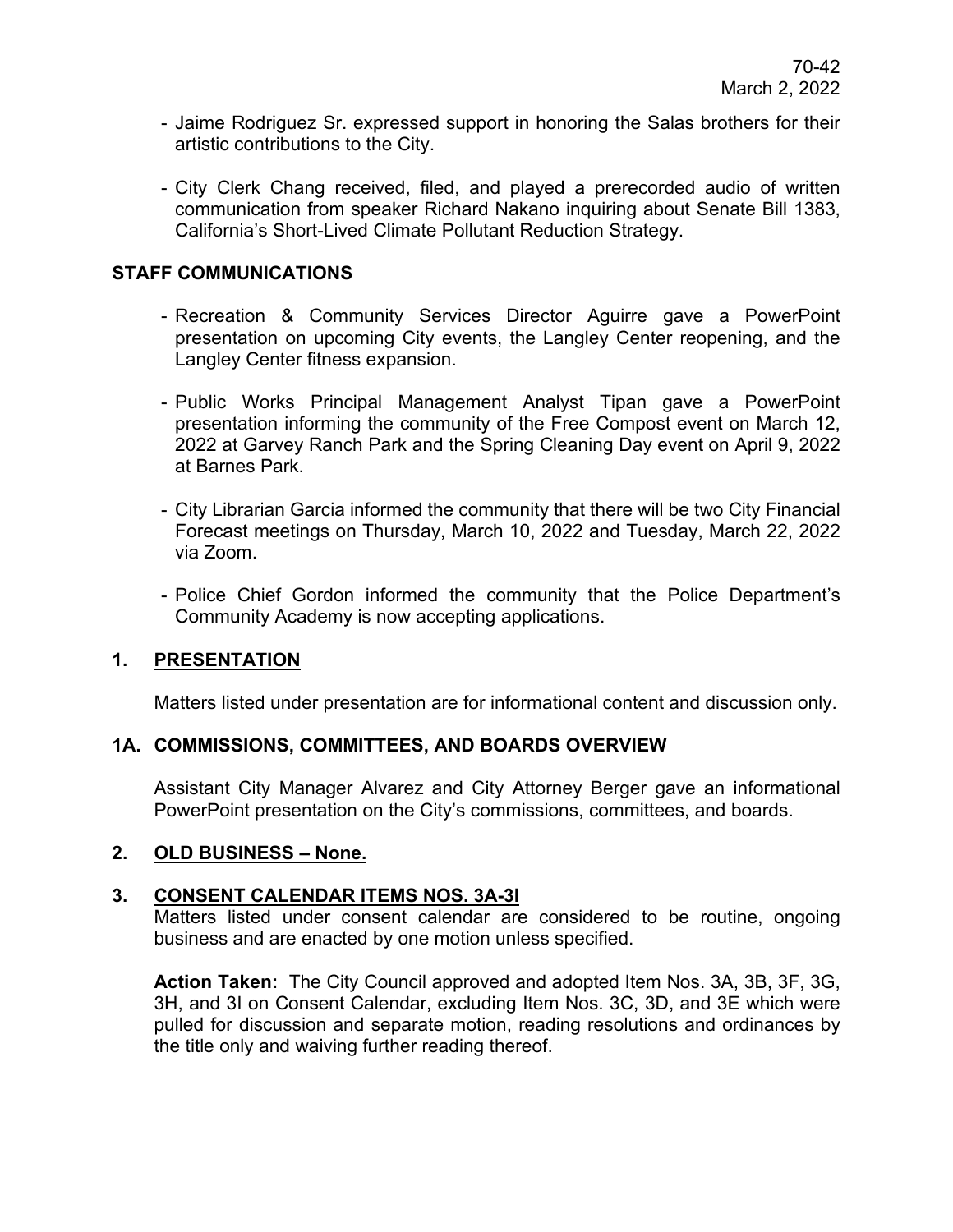**Motion:** Moved by Council Member Liang and seconded by Council Member Chan, motion carried by the following vote:

|                                  | Ayes: Council Members: Yiu, Chan, Liang, Lo |
|----------------------------------|---------------------------------------------|
| Noes: Council Members: None      |                                             |
| Absent: Council Members: Sornoso |                                             |
| Abstain: Council Members: None   |                                             |

#### **3A. MINUTES**

Approve the minutes from the regular meeting of February 2, 2022.

**Action Taken:** The City Council approved the minutes from the regular meeting of February 2, 2022 on Consent Calendar.

## **3B. PURCHASE OF ONE-HUNDRED (100) DESKTOP COMPUTERS**

The City's independent auditing firm, CliftonLarsonAllen LLP, completed a cyber security audit. Among other things, the audit identified the need to replace aging/obsolete desktop computers to allow for a more secure cyber-environment. Having new hardware and software will allow the City to be in alignment with cybersecurity standards. Staff recommends the purchase of 100 desktop computers for an amount not to exceed of \$96,000.

**Action Taken:** The City Council waived bidding requirements pursuant to Monterey Park Municipal Code § 3.20.050(2) and purchase computers from Dell Marketing, LP, in an amount not to exceed \$96,000 on Consent Calendar.

#### **3C. PURCHASE AND CONVERSION OF POLICE DEPARTMENT VEHICLES**

The Police Department requested a budget modification for replacement and conversion/up-fitting of eight patrol vehicles that have exceeded their useful life and need replacement. Staff researched available vehicles and options and determined the Ford Police Interceptor SUV is the best replacement choice for the Police Department's needs. Staff recommends the purchase of eight Ford Police Interceptor SUV's.

**Action Taken:** The City Council authorized the City Manager to amend a contract (Agreement # 1855-A) with 72 Hour LLC dba National Auto Fleet Group, in a form approved by the City Attorney, for the purchase of Police Department Vehicles through 72 Hour LLC dba National Auto Fleet Group; and authorized the City Manager to amend the contract (Agreement # 1967-AC) with West Coast Lights and Siren, in a form approved by the City Attorney, for the conversion/up-fitting of Police Department Vehicles through West Coast Lights and Siren.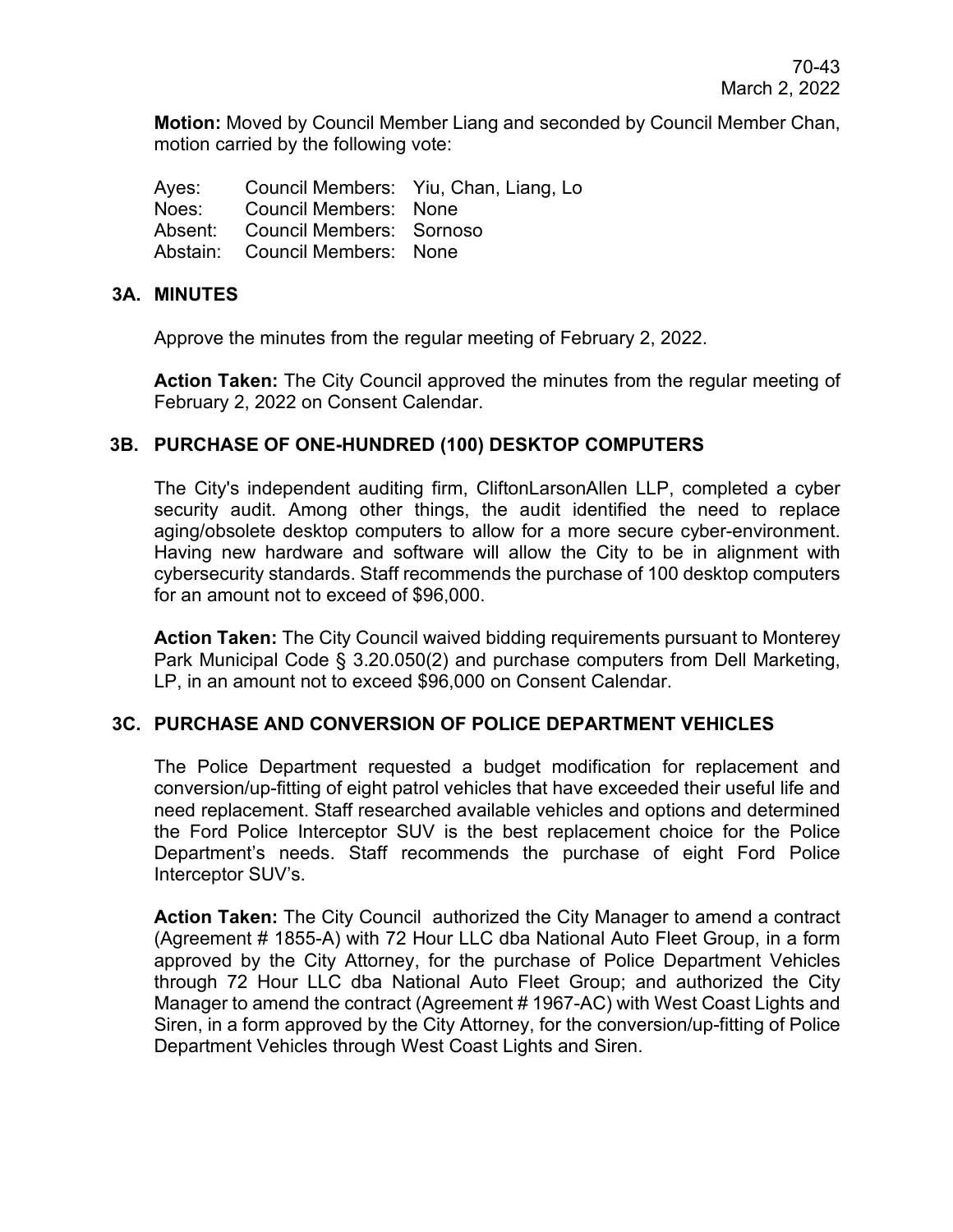**Motion:** Moved by Council Member Yiu and seconded by Council Member Chan, motion carried by the following vote:

|                                  | Ayes: Council Members: Yiu, Chan, Liang, Lo |
|----------------------------------|---------------------------------------------|
| Noes: Council Members: None      |                                             |
| Absent: Council Members: Sornoso |                                             |
| Abstain: Council Members: None   |                                             |

## **3D. AUTHORIZE THE CITY MANAGER TO EXECUTE LICENSE AGREEMENTS WITH NON-PROFIT YOUTH ATHLETIC ORGANIZATIONS FOR THEIR USAGE OF DESIGNATED STORAGE UNITS AND SNACK BARS IN CITY PARKS**

The City of Monterey Park has a long history of providing the community with access to a variety of youth sports with the assistance of local non-profit organizations. These local non-profit organizations utilize City facilities to manage sports leagues, clinics and competitions focused on the development of young athletes. The City would like to continue working with the athletic organizations to provide recreational and competitive sports opportunities. To manage each of these sports the organizations store maintenance and athletic equipment that is housed in storage units located at each park for easy and consistent access. Some of the organizations also utilize designated snack bars to help raise funding to support their non-profit.

The City will continue to provide dedicated spaces for the storage units to be housed and maintain the area around each unit and provide access to designated snack bars for permitted use. Each organization will continue to be responsible for securely storing their equipment; maintaining active status and in good standing as a nonprofit organization; and ensuring the site stays clean and in usable condition. The City is not responsible for the storage unit or its contents. Organizations operating a snack bar will be responsible for and in compliance with all County of Los Angeles Public Health Department's health and safety standards. Even though these organizations have been active for many years and have stored equipment in City parks, the City would like to establish a license agreement with each organization to document the usage of the spaces.

Staff is recommending City Council authorize the City Manager, or designee, to execute license agreements, in a form approved by the City Attorney to use designated storage units and snack bars in City parks.

**Discussion:** City Attorney Berger declared that Mayor Lo and Council Member Chan have a potential property-related conflict of interest on subject property, Garvey Ranch Park, and removed Garvey Ranch Park from consideration.

**Action Taken:** The City Council authorized the City Manager, or designee, to execute license agreements, in a form approved by the City Attorney with the Monterey Park Sports Club Baseball, Manta Ray Parents Association, MPK Baseball and Softball Inc, California Amateur Softball Association, and Socal Elite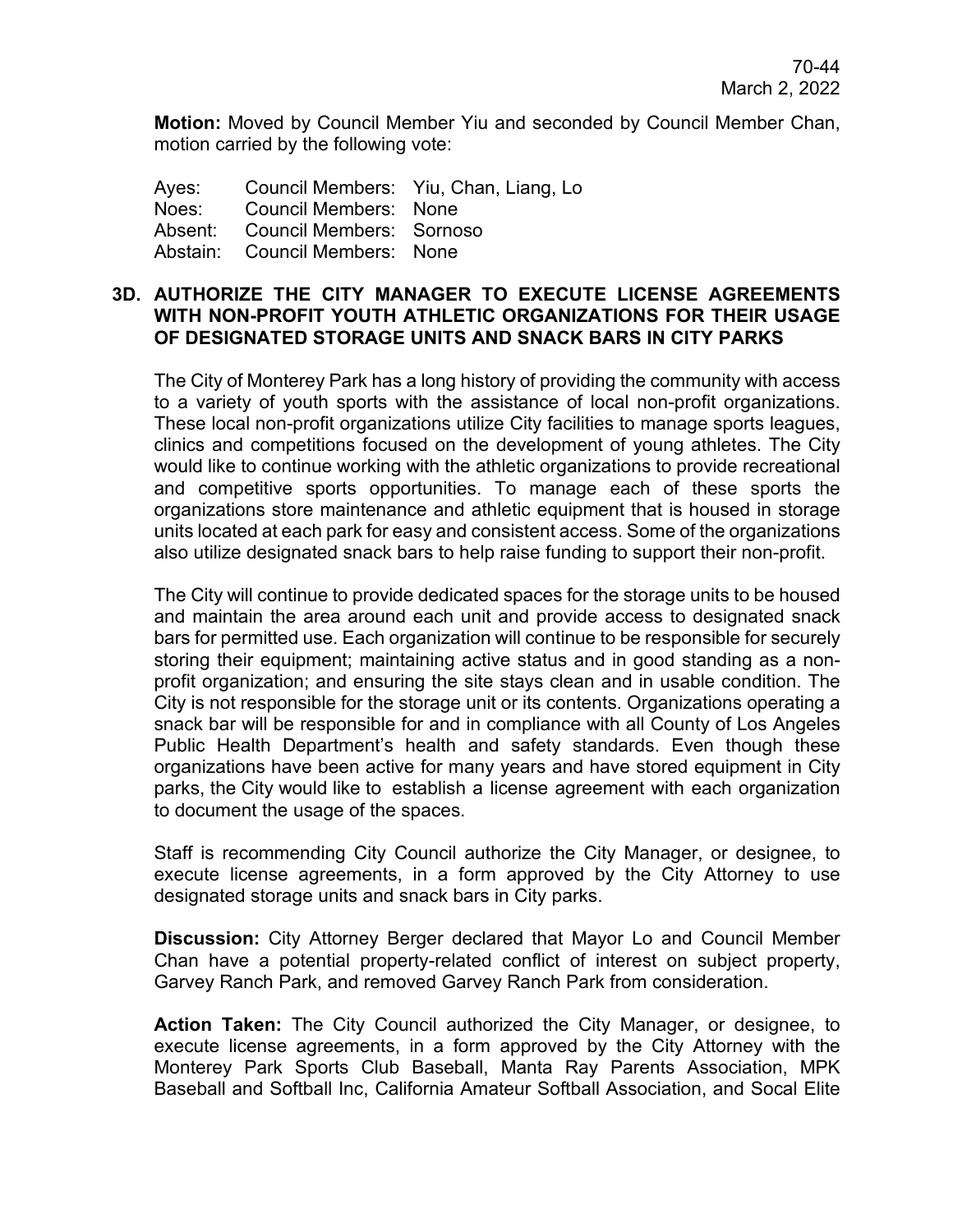Soccer Club to utilize designated storage units and snack bars in City parks, as amended to remove Garvey Ranch from consideration due to potential propertyrelated conflict of interest on subject property.

**Motion:** Moved by Council Member Chan and seconded by Council Member Yiu, motion carried by the following vote:

|                                                  | Ayes: Council Members: Yiu, Chan, Liang, Lo |
|--------------------------------------------------|---------------------------------------------|
| Noes: Council Members: None                      |                                             |
| Absent: Council Members: Sornoso                 |                                             |
| $\sim$ $\sim$ $\sim$ $\sim$ $\sim$ $\sim$ $\sim$ |                                             |

Abstain: Council Members: None

#### **3E. AWARD OF CONTRACT TO IBI GROUP FOR SPIRIT BUS FIXED-ROUTE TRANSIT SYSTEM STUDY**

Staff recommends that the City Council award a Professional Services Agreement to IBI Group to assess the City's Spirit Bus transit system and to assist in the preparation of a Request for Proposals (RFP) to manage and operate the transit system. The Contract with IBI Group is for an amount not to exceed \$69,000.

**Action Taken:** The City Council authorized the City Manager to execute a Professional Services Agreement with IBI Group, in a form approved by the City Attorney, to assess the City's Fixed-Route Transit System in an amount not to exceed \$69,000.

**Motion:** Moved by Council Member Chan and seconded by Council Member Liang, motion carried by the following vote:

| Ayes: | <b>Council Members:</b> | Yiu, Chan, Liang, Lo |  |
|-------|-------------------------|----------------------|--|
|-------|-------------------------|----------------------|--|

Noes: Council Members: None

Absent: Council Members: Sornoso

Abstain: Council Members: None

## **3F. HIGHWAY SAFETY IMPROVEMENT PROJECT (HSIP) CYCLE 7 TRAFFIC SIGNAL IMPROVEMENTS PROJECT – AWARD OF CONTRACT**

On December 1, 2021, The City Council adopted a resolution approving the design and plans for the HSIP Cycle 7 Traffic Signal Improvements Project and authorized the solicitation of bids. The deadline for the submittal of bids was February 8, 2022. Seven bids were received. Staff completed the review of the bids and recommends that the contract be awarded to PTM General Engineering Services, Inc in the amount of \$1,030,500. A 10% contingency of \$103,050 is requested for a total project cost of \$1,133,550. This project is currently funded by HSIP grant funds in the amount of \$832,500 and Measure R Funds in the amount of \$301,050 for a total of \$1,133,550.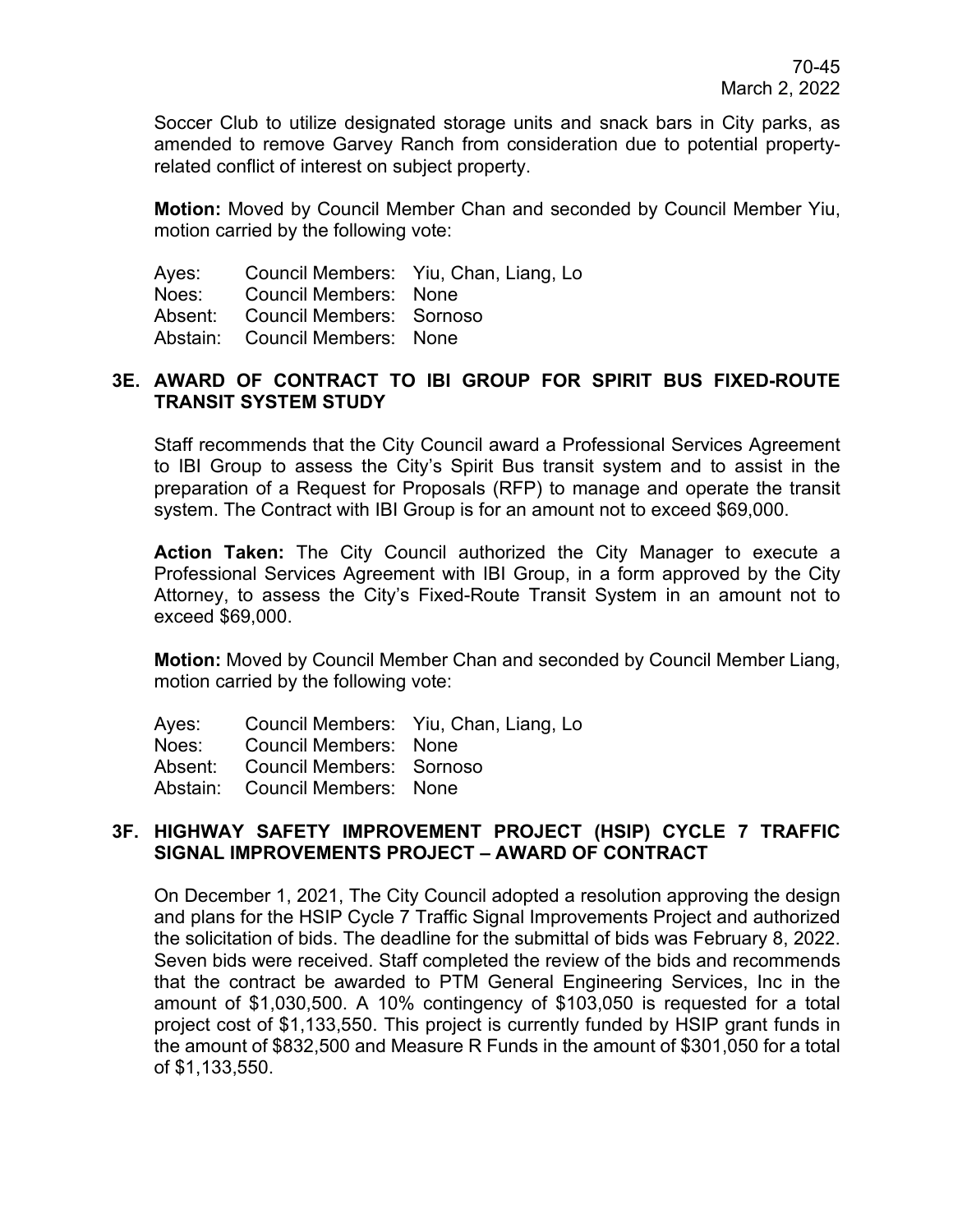#### CEQA (California Environmental Quality Act):

The proposed project is categorically exempt from the requirements of the California Environmental Quality Act (CEQA) pursuant to 14 California Code of Regulations §15301 as a Class 1 categorical exemption (Existing Facilities). The project results in minor alterations to existing public facilities involving no significant expansion of the existing use. The Project is not anticipated to have any significant impacts with regards to traffic, noise, air quality or water quality.

**Action Taken:** The City Council authorized the City Manager to execute a public works contract, in a form approved by the City Attorney, with PTM General Engineering Services, Inc., in the amount of \$1,030,500 for the HSIP Cycle 7 Traffic Signal Improvements Project, Specification No. 2021-004; and authorized the Director of Public Works to approve change orders and contingency up to \$103,050 (10%) of the contract amount, for a total project cost of \$1,133,550 on Consent Calendar.

#### **3G. NOTICE OF COMPLETION FOR DEMOLITION & RECONSTRUCTION OF FIRE STATION 62 SPECIFICATION NO. 2019-004**

Pursuant to City Council Resolution No. 11701, the Public Works Director recorded the Notice of Completion for the Demolition and Reconstruction of Fire Station 62 on December 22, 2021 (final recording date is January 21, 2022). The project is now complete, and the work was inspected and approved by the Building Official and City Engineer.

**Action Taken:** The City Council received and filed the Notice of Completion recorded by the Public Works Director on December 22, 2021, accepting the Demolition and Reconstruction of Fire Station 62 completed by Robert Clapper Construction Services, Inc. on Consent Calendar.

## **3H. COUNTY OF LOS ANGELES, AWARD OF MEASURE B FUNDS**

The City of Monterey Park Fire Department staff applied for Measure B funds in 2021. Staff was notified by the Measure B Advisory Board (MBAB) on February 7, 2022, that both applications were recommended for funding. The total grant amount for the two proposed projects is \$110,601. A final determination was made by the Board on February 21, 2022. This one-time grant will be used to procure two monitor/defibrillators and one automated chest compression device. The equipment will replace dated units, currently on apparatuses.

**Action Taken:** The City Council received and filed the County of Los Angeles award of Measure B Funds report on Consent Calendar.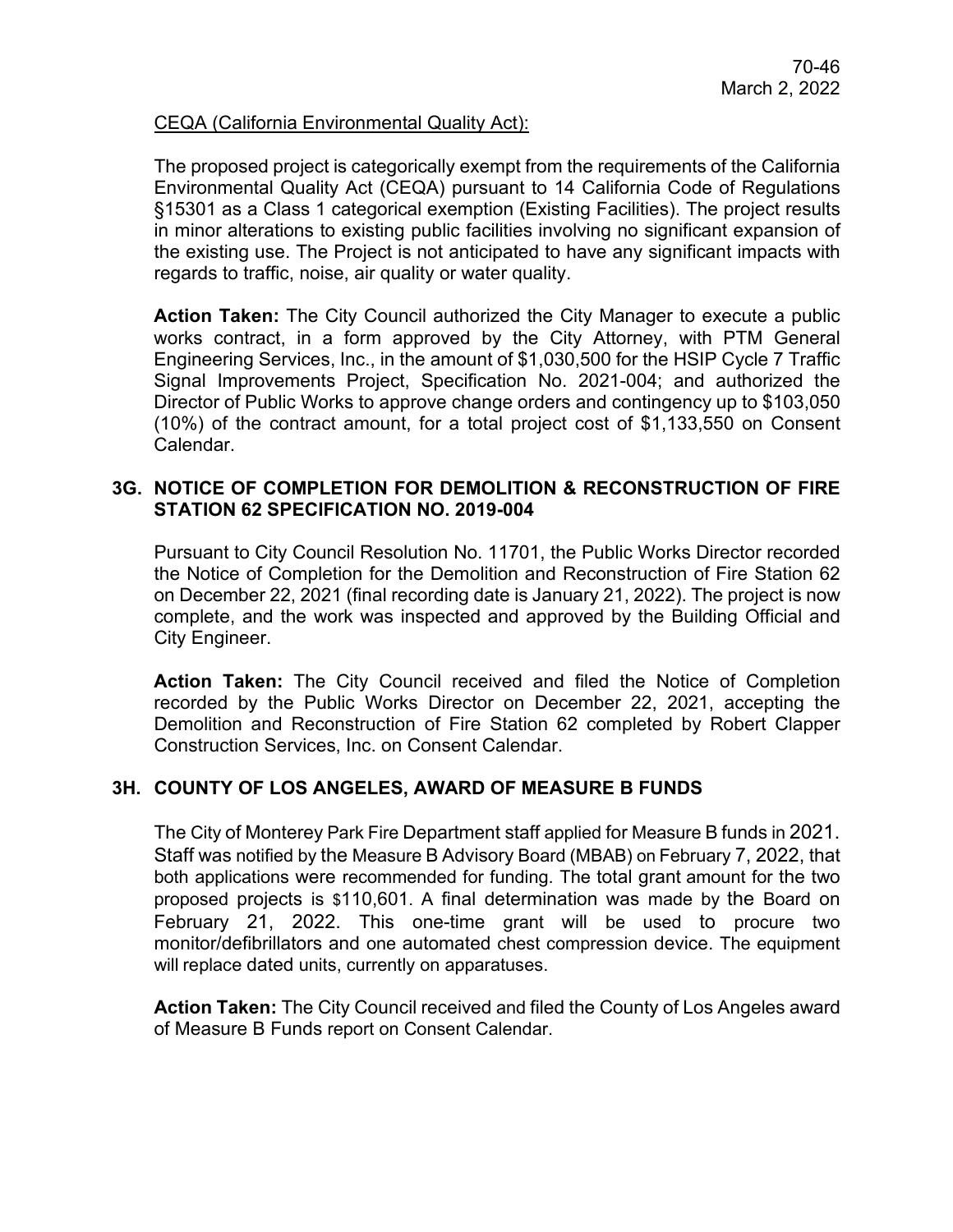#### **3I. 2019 STATE HOMELAND SECURITY GRANT PROGRAM UPDATE**

The City received a total of \$106,444 in 2019 State Homeland Security Grant Program (2019 SHSP) funds and contingency or de-obligated funds for the Monterey Park Fire Department. The Department identified two projects, for specialized hydraulic tools, costing \$86,444 in total to be paid for by the 2019 SHSP. The tools are used in emergency circumstances to extract victims from vehicles. Currently, the Department does not possess the specialized equipment. Instead, firefighters must rely on more labor-intensive gear that can prolong victim extraction.

The 2019 SHSP performance period expired on February 28, 2022. Due to time constraints and the vendor purchasing process, staff procured the equipment in accordance with Section 9 of the Budget Resolution (Resolution No. 12251, adopted June 16, 2021). The alternative was to forfeit the purchase and return the \$86,444 to the County of Los Angeles for redistribution to another agency.

To obtain the best price for the purchase, staff solicited bids from the following companies: Diamondback Fire & Rescue Inc., L&N Curtis & sons, Inc., HURST, and AM KUS Rescue Systems (the manufacturer of the hydraulic tools). Staff was informed by AMKUS that the local AMKUS dealer for the City of Monterey Park is Diamondback Fire & Rescue Inc. The other two vendors are not suppliers and therefore did not provide bids. In an effort to secure another bid staff contacted The Fire Store; however, no response was received.

**Action Taken:** The City Council received and filed the 2019 State Homeland Security Grant Program Update report on Consent Calendar.

#### **4. PUBLIC HEARING – None.**

#### **5. NEW BUSINESS**

#### **5A. FY 2021-2022 MID-YEAR FINANCIAL REPORT**

The City's Mid-Year Report compares the revenues and expenditures occurring during the first six months of the fiscal year against budgeted amounts to determine appropriate adjustments; provides links between the City budget, the financial records, and the independent financial audit and; compares revenues earned and expenses made during the first six months of the Fiscal Year (FY) 2021-2022 against the FY 2020-2021 figures.

**Action Taken:** The City Council (1) received and filed the FY 2021-2022 Mid-Year Financial Report; (2) authorized the increase of Committed Catastrophic-Event by \$500,000 from \$4.34 million to \$4.84 million; and (3) authorized an additional budget appropriation of \$1,204,740 from various funds.